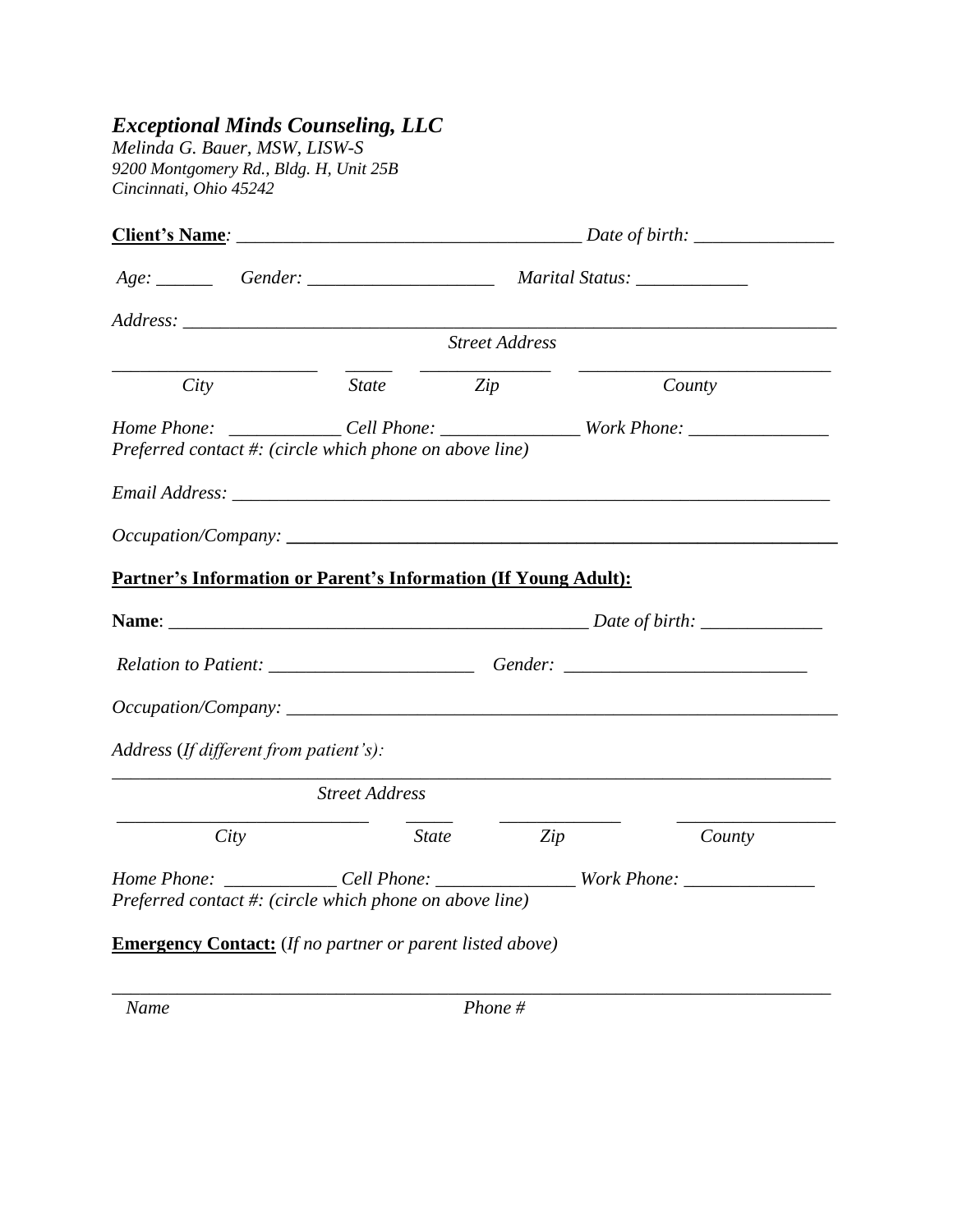### **INTAKE INFORMATION Adult Form**

| <b>Patient Name:</b> | DOB. | Date: |  |
|----------------------|------|-------|--|
|----------------------|------|-------|--|

*Please list CURRENT family members (Children, Partners, Others you may live with)*

| Name | <b>Relation to Patient</b> | Age/DOB | Do they live with you? |
|------|----------------------------|---------|------------------------|
|      |                            |         |                        |
|      |                            |         |                        |
|      |                            |         |                        |
|      |                            |         |                        |
|      |                            |         |                        |
|      |                            |         |                        |
|      |                            |         |                        |
|      |                            |         |                        |
|      |                            |         |                        |

#### *Please list family whom you grew up with (family of origin/If different than above))*

| Name | <b>Relation to Patient</b> | Age/DOB |
|------|----------------------------|---------|
|      |                            |         |
|      |                            |         |
|      |                            |         |
|      |                            |         |
|      |                            |         |
|      |                            |         |
|      |                            |         |
|      |                            |         |
|      |                            |         |

#### *Past and current marriages:*

| <b>Names</b> | When married/how long | Divorced/Separated/Together |
|--------------|-----------------------|-----------------------------|
|              |                       |                             |
|              |                       |                             |
|              |                       |                             |
|              |                       |                             |
|              |                       |                             |
|              |                       |                             |
|              |                       |                             |
|              |                       |                             |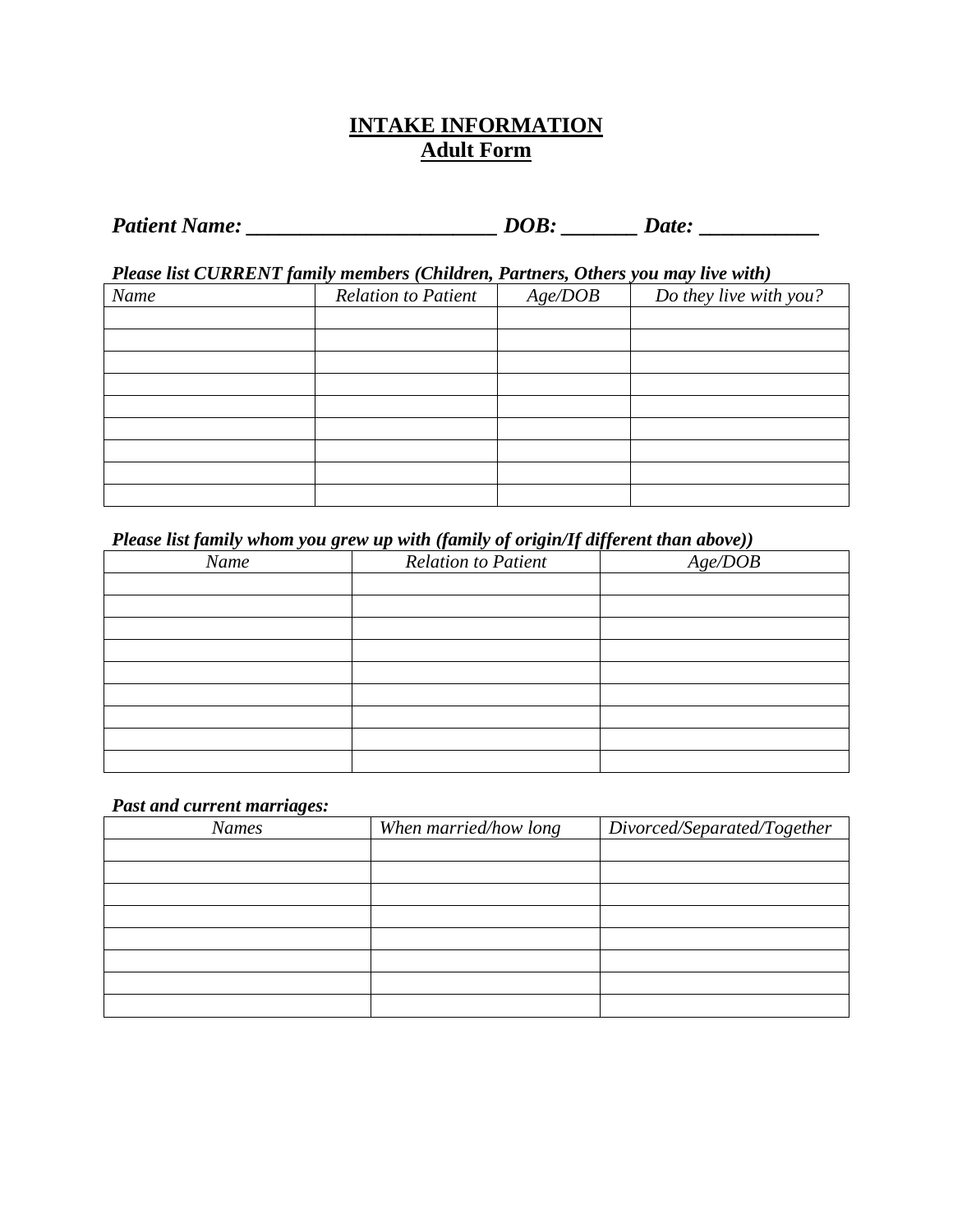#### **Past Mental Health Treatment History (Including Drug/Alcohol Treatment): (***Please check*

*the boxes below if you have had any of the following kind of mental health treatment)*

| <i>None</i>                  | <i><b>Outpatient Counseling</b></i> | __Psychiatric Hospitalization |
|------------------------------|-------------------------------------|-------------------------------|
| <b>Psychological Testing</b> | Partial Hospital Program            | Residential Treatment         |
| __Psychiatric Medication     | _Support Group_                     | <i>Unknown</i>                |

| Mental Health Provider or | Dates of         | <b>Reason for Treatment or Admission</b> |
|---------------------------|------------------|------------------------------------------|
| Name of Hospital/Program  | <b>Treatment</b> |                                          |
|                           |                  |                                          |
|                           |                  |                                          |
|                           |                  |                                          |
|                           |                  |                                          |
|                           |                  |                                          |
|                           |                  |                                          |
|                           |                  |                                          |
|                           |                  |                                          |
|                           |                  |                                          |

**Family Mental Health History:** *Please check yes next to the boxes below if you or any family member (including self, parents, children, spouse, aunts, uncles, grandparents, etc) have had any of the following problems currently or in the past.*

|                                  | Yes | No Maybe? | What family member $(s)$ |
|----------------------------------|-----|-----------|--------------------------|
| Depression                       |     |           |                          |
| Anxiety                          |     |           |                          |
| <b>ADHD</b>                      |     |           |                          |
| <b>Bipolar Disorder</b>          |     |           |                          |
| Schizophrenia/Psychosis          |     |           |                          |
| <b>Eating Disorder</b>           |     |           |                          |
| Learning Disability              |     |           |                          |
| <b>Intellectual Disability</b>   |     |           |                          |
| <b>Autism Spectrum/Aspergers</b> |     |           |                          |
| Sexual Abuse                     |     |           |                          |
| <b>Physical Abuse</b>            |     |           |                          |
| Domestic Violence                |     |           |                          |
| Arrested, Probation, Jail        |     |           |                          |
| Alcohol/Drug Abuse               |     |           |                          |
| <b>Tragic Death</b>              |     |           |                          |
| Suicide/Suicide Attempts         |     |           |                          |
| Panic Attacks                    |     |           |                          |
| Psychiatric Hospitalization      |     |           |                          |
| Trauma experience                |     |           |                          |
| Other:                           |     |           |                          |
|                                  |     |           |                          |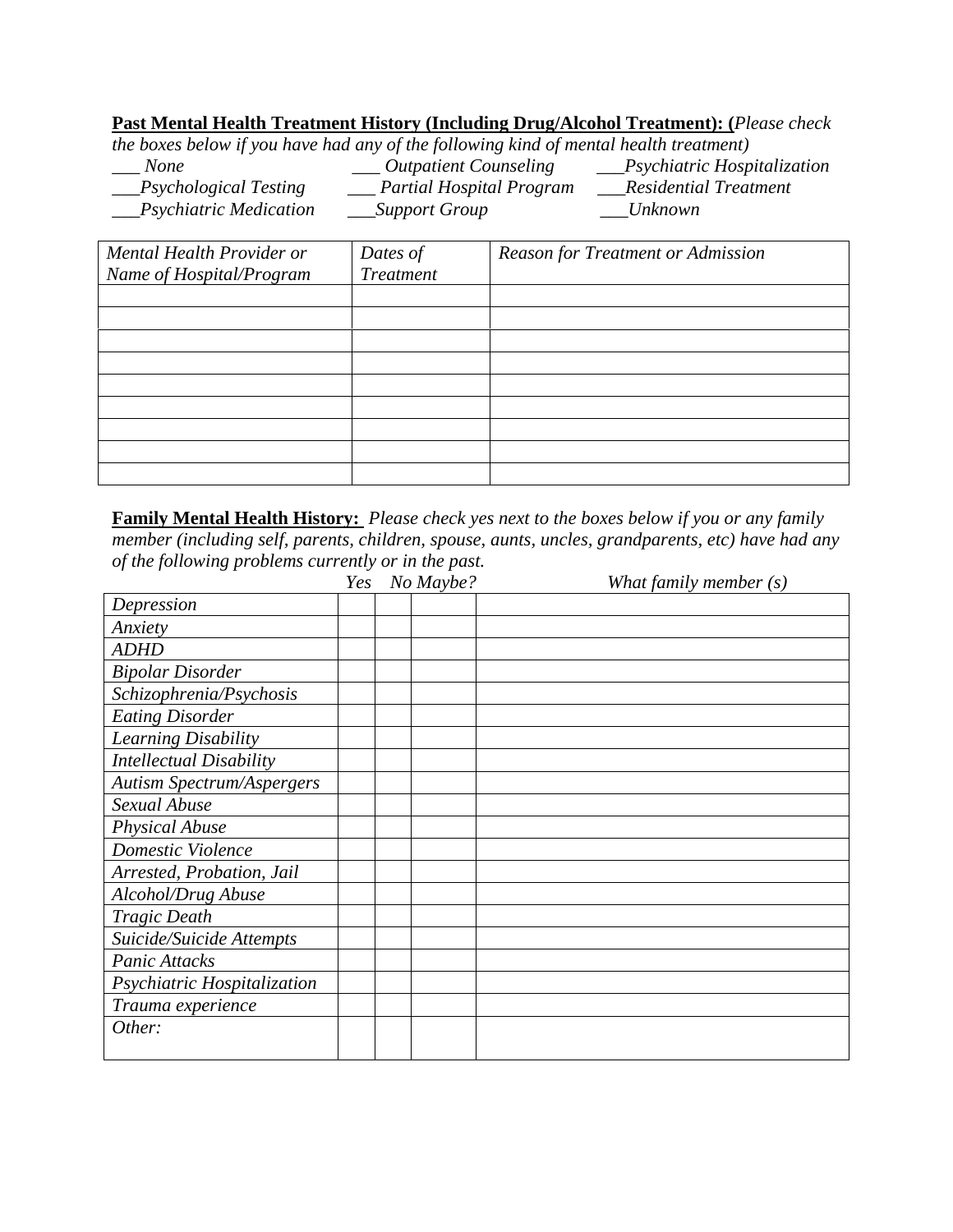**History of Physical, Sexual, or Emotional Abuse:** *(Please include age(s) the abuse occurred, what happened, who was involved)*

\_\_\_\_\_\_\_\_\_\_\_\_\_\_\_\_\_\_\_\_\_\_\_\_\_\_\_\_\_\_\_\_\_\_\_\_\_\_\_\_\_\_\_\_\_\_\_\_\_\_\_\_\_\_\_\_\_\_\_\_\_\_\_\_\_\_\_\_\_\_\_\_\_\_\_\_\_\_ \_\_\_\_\_\_\_\_\_\_\_\_\_\_\_\_\_\_\_\_\_\_\_\_\_\_\_\_\_\_\_\_\_\_\_\_\_\_\_\_\_\_\_\_\_\_\_\_\_\_\_\_\_\_\_\_\_\_\_\_\_\_\_\_\_\_\_\_\_\_\_\_\_\_\_\_\_\_ \_\_\_\_\_\_\_\_\_\_\_\_\_\_\_\_\_\_\_\_\_\_\_\_\_\_\_\_\_\_\_\_\_\_\_\_\_\_\_\_\_\_\_\_\_\_\_\_\_\_\_\_\_\_\_\_\_\_\_\_\_\_\_\_\_\_\_\_\_\_\_\_\_\_\_\_\_\_

#### **Physical Health (Past and Current)**

*Note: I am not a Physician. For medical problems you need to seek help from your doctor. Sometimes physical illnesses can cause emotional difficulties, and emotional problems can aggravate physical problems. I have found it helpful to have you answer the following medical questions. Sometimes contact your primary care physician may be beneficial, but this would only happen with your signed authorization.*

#### *Patient's current Primary Care Physician: \_\_\_\_\_\_\_\_\_\_\_\_\_\_\_\_\_\_\_\_\_\_\_\_\_\_\_\_\_\_\_\_\_\_\_\_\_\_\_\_*

| $\checkmark$          |            | Name         |     |
|-----------------------|------------|--------------|-----|
| <b>Street Address</b> | City       | <b>State</b> | Zip |
| <b>Phone Number</b>   | Fax Number |              |     |

*When was the last time you were seen by a medical doctor, and for what reason?* 

*Please check if you have ever had any of the following and then provide more details on the lines below:*

*\_\_\_\_\_\_\_\_\_\_\_\_\_\_\_\_\_\_\_\_\_\_\_\_\_\_\_\_\_\_\_\_\_\_\_\_\_\_\_\_\_\_\_\_\_\_\_\_\_\_\_\_\_\_\_\_\_\_\_\_\_\_\_\_\_\_\_\_\_\_\_\_\_\_\_\_\_\_*

*\_\_\_\_\_\_\_\_\_\_\_\_\_\_\_\_\_\_\_\_\_\_\_\_\_\_\_\_\_\_\_\_\_\_\_\_\_\_\_\_\_\_\_\_\_\_\_\_\_\_\_\_\_\_\_\_\_\_\_\_\_\_\_\_\_\_\_\_\_\_\_\_\_\_\_\_\_\_*

\_\_\_\_\_\_\_\_\_\_\_\_\_\_\_\_\_\_\_\_\_\_\_\_\_\_\_\_\_\_\_\_\_\_\_\_\_\_\_\_\_\_\_\_\_\_\_\_\_\_\_\_\_\_\_\_\_\_\_\_\_\_\_\_\_\_\_\_\_\_\_\_\_\_\_\_\_\_

*\_\_\_\_\_\_\_\_\_\_\_\_\_\_\_\_\_\_\_\_\_\_\_\_\_\_\_\_\_\_\_\_\_\_\_\_\_\_\_\_\_\_\_\_\_\_\_\_\_\_\_\_\_\_\_\_\_\_\_\_\_\_\_\_\_\_\_\_\_\_\_\_\_\_\_\_\_\_*

| High blood pressure                 | <b>Heart Disease</b>              |
|-------------------------------------|-----------------------------------|
| Low blood pressure                  | <b>Arthritis</b>                  |
| <b>Diabetes</b>                     | <b>Allergies</b>                  |
| Asthma                              | Sight Problems                    |
| Cancer                              | <b>Hearing Loss</b>               |
| <b>Sexually Transmitted Disease</b> | Severe or frequent Headaches      |
| <b>Seizures</b>                     | <b>Immune Deficiency Disorder</b> |
| Thyroid Problems                    | Head Injury                       |
| <b>Bowel Disorders</b>              | <b>Ulcers</b>                     |
| <b>Stomach Disorders</b>            | Other health problem              |

*More information on above checked items: \_\_\_\_\_\_\_\_\_\_\_\_\_\_\_\_\_\_\_\_\_\_\_\_\_\_\_\_\_\_\_\_\_\_\_\_\_\_\_\_\_\_* 

*Previous hospitalizations/or surgeries: \_\_\_\_\_\_\_\_\_\_\_\_\_\_\_\_\_\_\_\_\_\_\_\_\_\_\_\_\_\_\_\_\_\_\_\_\_\_\_\_\_\_\_\_\_*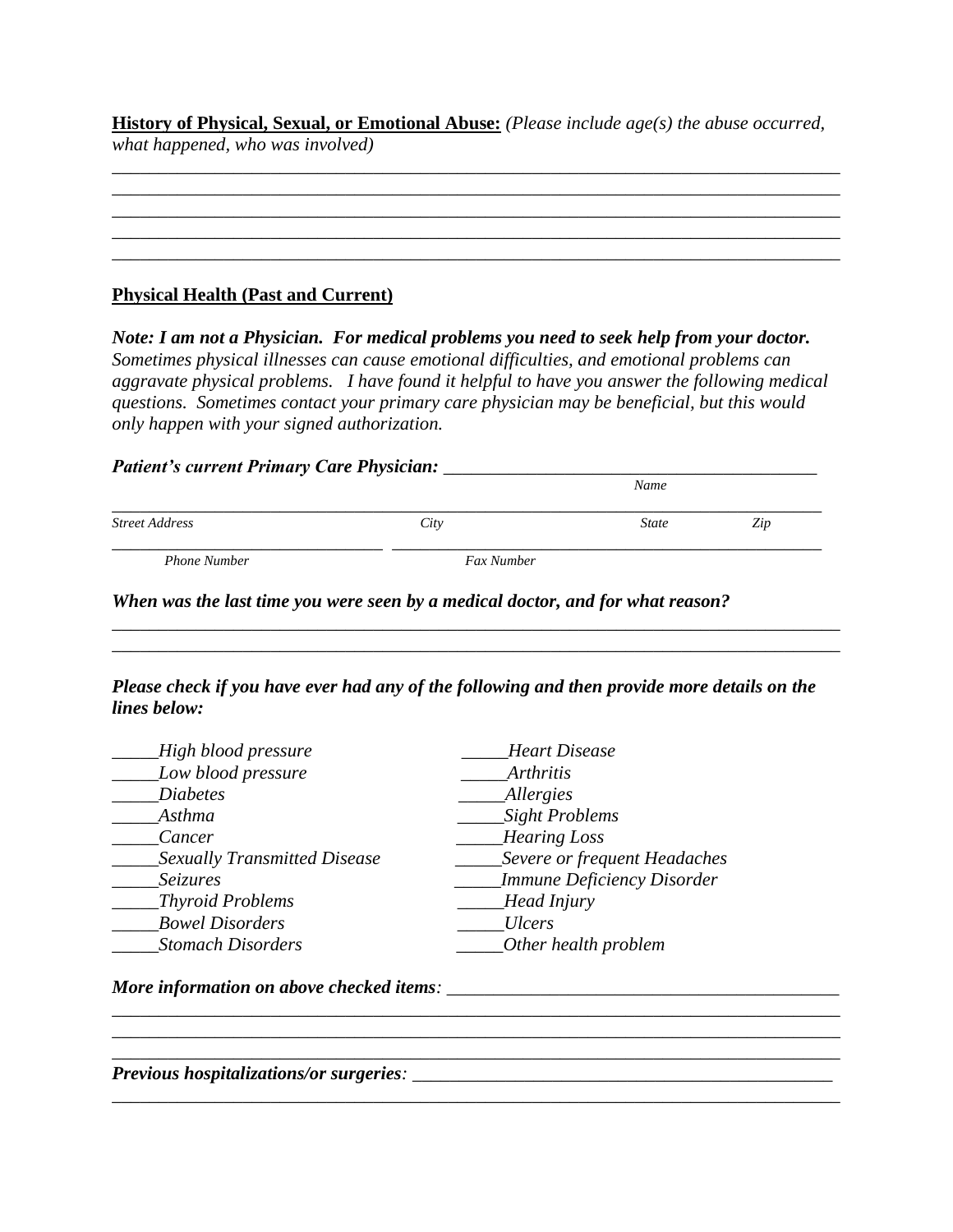*Female patients- Have you ever been pregnant? \_\_\_\_\_ If yes, how many times? \_\_\_\_\_\_\_ How many births? \_\_\_\_\_ Any problems with mood, severe cramps, or irregular cycles?* 

*\_\_\_\_\_\_\_\_\_\_\_\_\_\_\_\_\_\_\_\_\_\_\_\_\_\_\_\_\_\_\_\_\_\_\_\_\_\_\_\_\_\_\_\_\_\_\_\_\_\_\_\_\_\_\_\_\_\_\_\_\_\_\_\_\_\_\_\_\_\_\_\_\_\_\_\_\_\_ \_\_\_\_\_\_\_\_\_\_\_\_\_\_\_\_\_\_\_\_\_\_\_\_\_\_\_\_\_\_\_\_\_\_\_\_\_\_\_\_\_\_\_\_\_\_\_\_\_\_\_\_\_\_\_\_\_\_\_\_\_\_\_\_\_\_\_\_\_\_\_\_\_\_\_\_\_\_*

*\_\_\_\_\_\_\_\_\_\_\_\_\_\_\_\_\_\_\_\_\_\_\_\_\_\_\_\_\_\_\_\_\_\_\_\_\_\_\_\_\_\_\_\_\_\_\_\_\_\_\_\_\_\_\_\_\_\_\_\_\_\_\_\_\_\_\_\_\_\_\_\_\_\_\_\_\_\_*

*Do you have a Gynecologist/or OB?* (*If yes, include name/phone #*):  $\frac{1}{2}$ 

#### **Medication/Drug Use History:**

#### *Please list below any CURRENT prescribed medications you or an immediate family member is currently taking.*

| Name of Medication | <b>Current Dosage</b> | How long? | <b>Patient</b> Family Member |
|--------------------|-----------------------|-----------|------------------------------|
|                    |                       |           |                              |
|                    |                       |           |                              |
|                    |                       |           |                              |
|                    |                       |           |                              |
|                    |                       |           |                              |
|                    |                       |           |                              |
|                    |                       |           |                              |
|                    |                       |           |                              |

#### *PAST Prescribed Psychiatric Medications of patient and/or immediate family:*

| Name of Medication | Dosage | When/How long? Patient | <b>Family Member</b> |
|--------------------|--------|------------------------|----------------------|
|                    |        |                        |                      |
|                    |        |                        |                      |
|                    |        |                        |                      |
|                    |        |                        |                      |
|                    |        |                        |                      |
|                    |        |                        |                      |
|                    |        |                        |                      |
|                    |        |                        |                      |
|                    |        |                        |                      |
|                    |        |                        |                      |
|                    |        |                        |                      |
|                    |        |                        |                      |

*\_\_\_\_\_\_\_\_\_\_\_\_\_\_\_\_\_\_\_\_\_\_\_\_\_\_\_\_\_\_\_\_\_\_\_\_\_\_\_\_\_\_\_\_\_\_\_\_\_\_\_\_\_\_\_\_\_\_\_\_\_\_\_\_\_\_\_\_\_\_\_\_\_\_\_\_\_\_ \_\_\_\_\_\_\_\_\_\_\_\_\_\_\_\_\_\_\_\_\_\_\_\_\_\_\_\_\_\_\_\_\_\_\_\_\_\_\_\_\_\_\_\_\_\_\_\_\_\_\_\_\_\_\_\_\_\_\_\_\_\_\_\_\_\_\_\_\_\_\_\_\_\_\_\_\_\_ \_\_\_\_\_\_\_\_\_\_\_\_\_\_\_\_\_\_\_\_\_\_\_\_\_\_\_\_\_\_\_\_\_\_\_\_\_\_\_\_\_\_\_\_\_\_\_\_\_\_\_\_\_\_\_\_\_\_\_\_\_\_\_\_\_\_\_\_\_\_\_\_\_\_\_\_\_\_*

*Are you allergic to any medicines or ever have a bad reaction to any medicines?*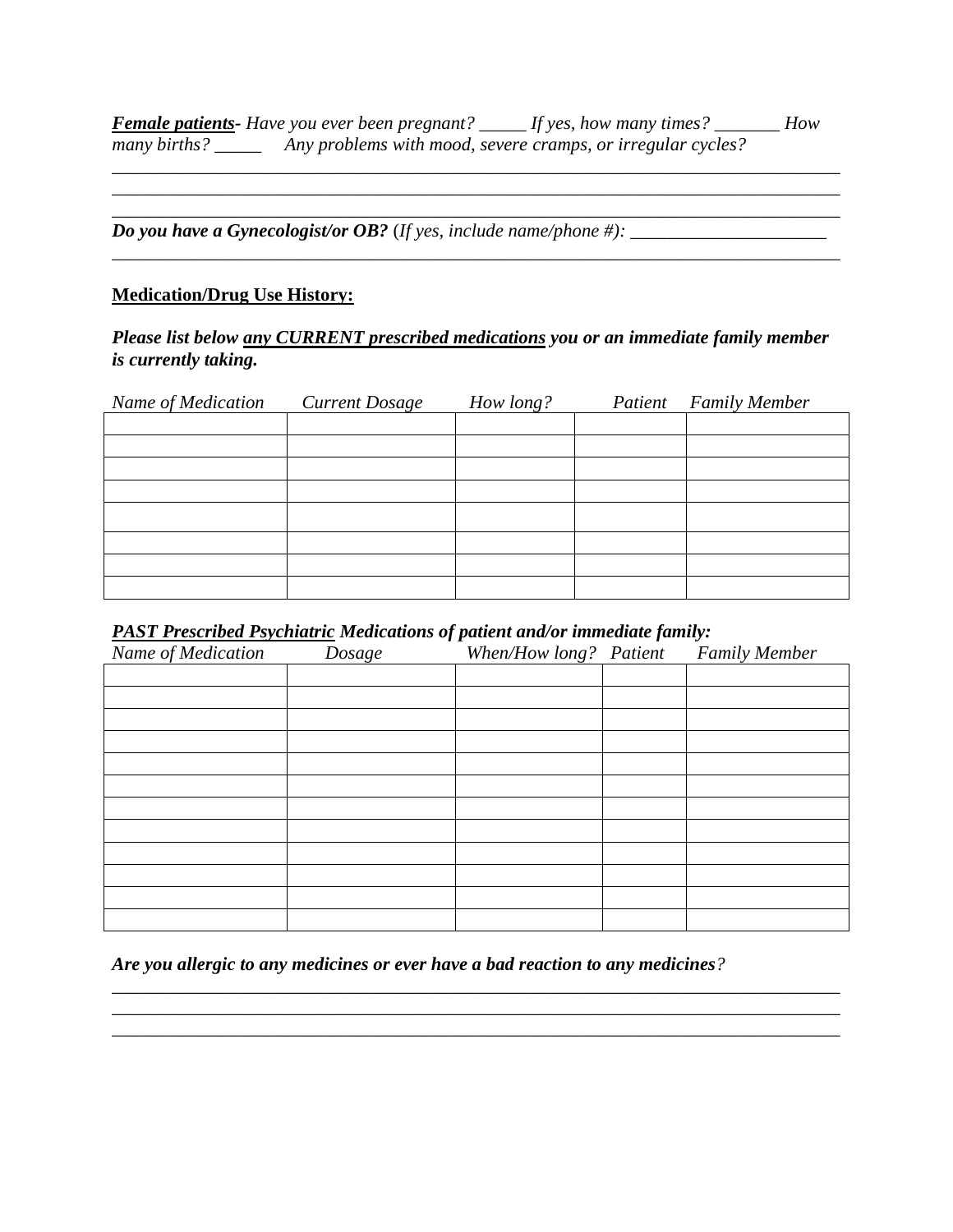| Name of Drug | How often/How much When | $\sim$ | Patient | <b>Family Member</b> |
|--------------|-------------------------|--------|---------|----------------------|
|              |                         |        |         |                      |
|              |                         |        |         |                      |
|              |                         |        |         |                      |
|              |                         |        |         |                      |
|              |                         |        |         |                      |
|              |                         |        |         |                      |
|              |                         |        |         |                      |
|              |                         |        |         |                      |

#### *Present and Past Illicit Drug Use of patient and/or immediate family member:*

*Please describe any past or current problems you or your spouse, parents, or other relatives have had with alcohol or drugs?*

*\_\_\_\_\_\_\_\_\_\_\_\_\_\_\_\_\_\_\_\_\_\_\_\_\_\_\_\_\_\_\_\_\_\_\_\_\_\_\_\_\_\_\_\_\_\_\_\_\_\_\_\_\_\_\_\_\_\_\_\_\_\_\_\_\_\_\_\_\_\_\_\_\_\_\_\_\_\_ \_\_\_\_\_\_\_\_\_\_\_\_\_\_\_\_*\_\_\_\_\_\_\_\_\_\_\_\_\_\_\_\_\_\_\_\_\_\_\_\_\_\_\_\_\_\_\_\_\_\_\_\_\_\_\_\_\_\_\_\_\_\_\_\_\_\_\_\_\_\_\_\_\_\_\_\_\_\_ **\_\_\_\_\_\_\_\_\_\_\_\_\_\_\_\_\_\_\_\_\_\_\_\_\_\_\_\_\_\_\_\_\_\_\_\_\_\_\_\_\_\_\_\_\_\_\_\_\_\_\_\_\_\_\_\_\_\_\_\_\_\_\_\_\_\_\_\_\_\_\_\_\_\_\_\_\_\_**

*\_\_\_\_\_\_\_\_\_\_\_\_\_\_\_\_\_\_\_\_\_\_\_\_\_\_\_\_\_\_\_\_\_\_\_\_\_\_\_\_\_\_\_\_\_\_\_\_\_\_\_\_\_\_\_\_\_\_\_\_\_\_\_\_\_\_\_\_\_\_\_\_\_\_\_\_\_\_*

*On average how many cups of caffinated drinks do you drink per day?* 

*Do you smoke cigarettes? \_\_\_\_\_ How much? \_\_\_\_\_\_\_\_ Use other tobacco product? \_\_\_\_\_\_\_\_\_ How much? \_\_\_\_\_\_\_\_\_\_\_\_\_\_*

#### **Education (History and Current)** *Including High school and College.*

| Names of schools/ Colleges attended | Years attended /Degree Earned |
|-------------------------------------|-------------------------------|
|                                     |                               |
|                                     |                               |
|                                     |                               |
|                                     |                               |
|                                     |                               |
|                                     |                               |
|                                     |                               |
|                                     |                               |
|                                     |                               |
|                                     |                               |

| <b>Types of Education attended:</b> Regular Learning Disability (LD) __ Intellectual |
|--------------------------------------------------------------------------------------|
| Disability ___Multiple Handicapped (MH) ___Emotional/Behavior Handicap ___ Autism    |
| __Vocational ____Home schooled ___Gifted/AP ___Unknown ____ Other.                   |
| <b>Current Grades:</b> __Average ___Above Average ___Below Average ___Failing __N/A  |
| <b>Past Grades:</b> ___Average ___Above Average ___Below Average ____ Failing        |
| <b>Highest Grade/Degree Completed:</b>                                               |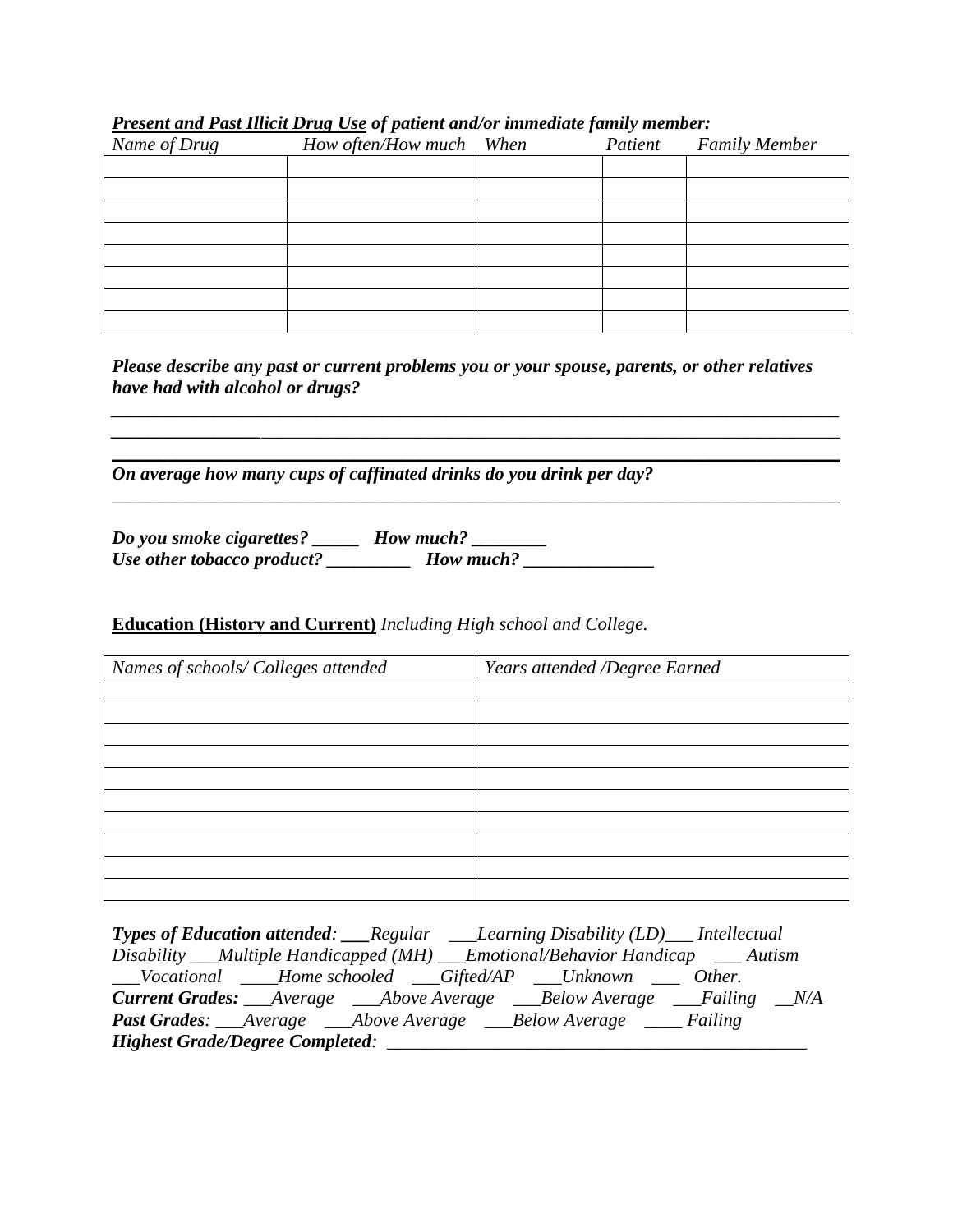# Legal History (Please describe any current or history of arrests, jail/prison time, DUI, probation, Custody issues):

| <b>Current Functioning:</b> (Please put a check next to the items that apply during past 3 months)                                                  |
|-----------------------------------------------------------------------------------------------------------------------------------------------------|
| <b>Sleep:</b> ___Trouble falling asleep ___Trouble staying asleep ___Trouble waking up<br>__Insomnia __Excessive Sleep __Nightmares __Sleep Walking |
| __Irregular sleeping pattern ___ Scared to sleep alone ___None                                                                                      |
|                                                                                                                                                     |
|                                                                                                                                                     |
| <b>Appetite</b> (In past 3 months): ___Increase ___Decrease ___ No Change<br>Any weight gain or loss? How much? _______                             |
| __Gorging/Binging __Vomiting __Fasting __Laxative Use __Other.                                                                                      |
|                                                                                                                                                     |
|                                                                                                                                                     |
| <b>Current Relationships:</b><br>Describe relationships with friends:                                                                               |
|                                                                                                                                                     |
| Describe relationship with Partner/Spouse/Significant other:                                                                                        |
|                                                                                                                                                     |
| Describe relationships with Parents:                                                                                                                |
|                                                                                                                                                     |
| Describe relationships with co-workers/supervisors                                                                                                  |
|                                                                                                                                                     |
| Please describe current involvement in sports, hobbies, clubs, community activities:                                                                |
|                                                                                                                                                     |
|                                                                                                                                                     |
|                                                                                                                                                     |
|                                                                                                                                                     |
|                                                                                                                                                     |
|                                                                                                                                                     |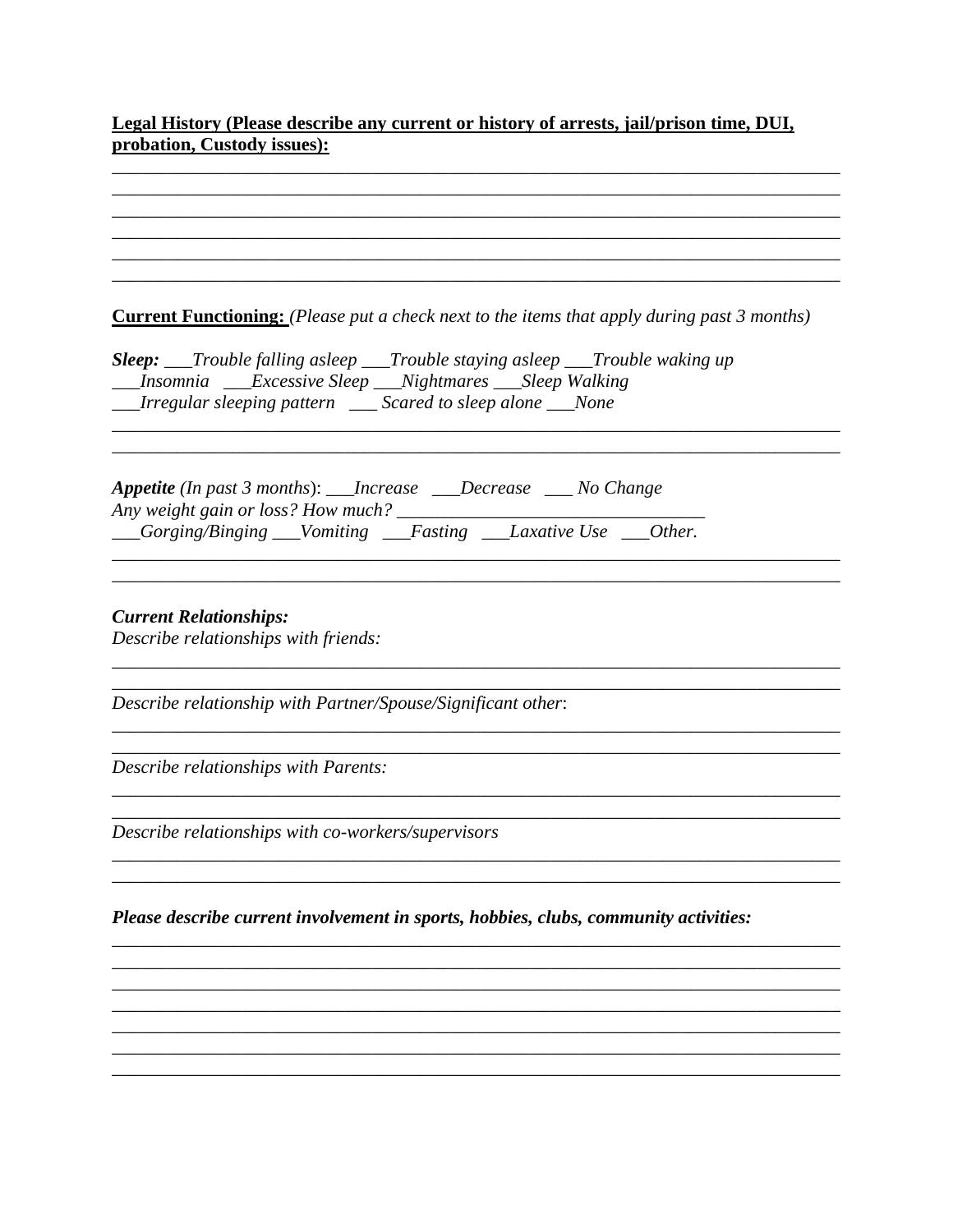*Please check the following that apply and then give more detail on the lines below:* 

- *\_\_\_History of suicide attempts*
- *\_\_\_Past thoughts about wanting to die.*
- *\_\_\_Current thoughts about wanting to die.*
- *\_\_\_Have currently thought about plans for suicide.*
- *\_\_\_History of cutting on self or harming self.*
- *\_\_\_Current self harming behaviors (cutting etc.)*
- *\_\_\_History of thoughts or behaviors involving harming others.*
- *\_\_\_Current thoughts about harming others*
- *\_\_\_Any recent incidents of harming others*
- *\_\_\_Current or past behaviors that put yourself at risk or in danger.*

*Explain:\_\_\_\_\_\_\_\_\_\_\_\_\_\_\_\_\_\_\_\_\_\_\_\_\_\_\_\_\_\_\_\_\_\_\_\_\_\_\_\_\_\_\_\_\_\_\_\_\_\_\_\_\_\_\_\_\_\_\_\_\_\_\_\_\_\_\_\_\_\_*

*Please describe if there are any religious, cultural, or ethnic influences in the Family that would be beneficial for therapist to be aware of:* 

*\_\_\_\_\_\_\_\_\_\_\_\_\_\_\_\_\_\_\_\_\_\_\_\_\_\_\_\_\_\_\_\_\_\_\_\_\_\_\_\_\_\_\_\_\_\_\_\_\_\_\_\_\_\_\_\_\_\_\_\_\_\_\_\_\_\_\_\_\_\_\_\_\_\_\_\_\_\_*

*\_\_\_\_\_\_\_\_\_\_\_\_\_\_\_\_\_\_\_\_\_\_\_\_\_\_\_\_\_\_\_\_\_\_\_\_\_\_\_\_\_\_\_\_\_\_\_\_\_\_\_\_\_\_\_\_\_\_\_\_\_\_\_\_\_\_\_\_\_\_\_\_\_\_\_\_\_\_*

*\_\_\_\_\_\_\_\_\_\_\_\_\_\_\_\_\_\_\_\_\_\_\_\_\_\_\_\_\_\_\_\_\_\_\_\_\_\_\_\_\_\_\_\_\_\_\_\_\_\_\_\_\_\_\_\_\_\_\_\_\_\_\_\_\_\_\_\_\_\_\_\_\_\_\_\_\_\_*

*\_\_\_\_\_\_\_\_\_\_\_\_\_\_\_\_\_\_\_\_\_\_\_\_\_\_\_\_\_\_\_\_\_\_\_\_\_\_\_\_\_\_\_\_\_\_\_\_\_\_\_\_\_\_\_\_\_\_\_\_\_\_\_\_\_\_\_\_\_\_\_\_\_\_\_\_\_\_*

*\_\_\_\_\_\_\_\_\_\_\_\_\_\_\_\_\_\_\_\_\_\_\_\_\_\_\_\_\_\_\_\_\_\_\_\_\_\_\_\_\_\_\_\_\_\_\_\_\_\_\_\_\_\_\_\_\_\_\_\_\_\_\_\_\_\_\_\_\_\_\_\_\_\_\_\_\_\_ \_\_\_\_\_\_\_\_\_\_\_\_\_\_\_\_\_\_\_\_\_\_\_\_\_\_\_\_\_\_\_\_\_\_\_\_\_\_\_\_\_\_\_\_\_\_\_\_\_\_\_\_\_\_\_\_\_\_\_\_\_\_\_\_\_\_\_\_\_\_\_\_\_\_\_\_\_\_*

*\_\_\_\_\_\_\_\_\_\_\_\_\_\_\_\_\_\_\_\_\_\_\_\_\_\_\_\_\_\_\_\_\_\_\_\_\_\_\_\_\_\_\_\_\_\_\_\_\_\_\_\_\_\_\_\_\_\_\_\_\_\_\_\_\_\_\_\_\_\_\_\_\_\_\_\_\_\_*

*Describe at least three strengths or positive qualities about yourself: \_\_\_\_\_\_\_\_\_\_\_\_\_\_\_\_\_\_\_\_*

*Please list at least three improvements you would like to see happen for you and your family after coming to therapy:*

*\_\_\_\_\_\_\_\_\_\_\_\_\_\_\_\_\_\_\_\_\_\_\_\_\_\_\_\_\_\_\_\_\_\_\_\_\_\_\_\_\_\_\_\_\_\_\_\_\_\_\_\_\_\_\_\_\_\_\_\_\_\_\_\_\_\_\_\_\_\_\_\_\_\_\_\_\_\_ \_\_\_\_\_\_\_\_\_\_\_\_\_\_\_\_\_\_\_\_\_\_\_\_\_\_\_\_\_\_\_\_\_\_\_\_\_\_\_\_\_\_\_\_\_\_\_\_\_\_\_\_\_\_\_\_\_\_\_\_\_\_\_\_\_\_\_\_\_\_\_\_\_\_\_\_\_\_ \_\_\_\_\_\_\_\_\_\_\_\_\_\_\_\_\_\_\_\_\_\_\_\_\_\_\_\_\_\_\_\_\_\_\_\_\_\_\_\_\_\_\_\_\_\_\_\_\_\_\_\_\_\_\_\_\_\_\_\_\_\_\_\_\_\_\_\_\_\_\_\_\_\_\_\_\_\_*

| $\sqrt{2}$<br><u>.</u> |  |  |  |
|------------------------|--|--|--|
| 2<br>◡.                |  |  |  |
|                        |  |  |  |

#### *How long do you estimate it may take to reach the above goals in therapy? (Please circle)*

|             | $1-3$ sessions $4-10$ sessions | 3-6 months 6 months-1 year | Longer than 1 year |
|-------------|--------------------------------|----------------------------|--------------------|
| Do not know | Other:                         |                            |                    |